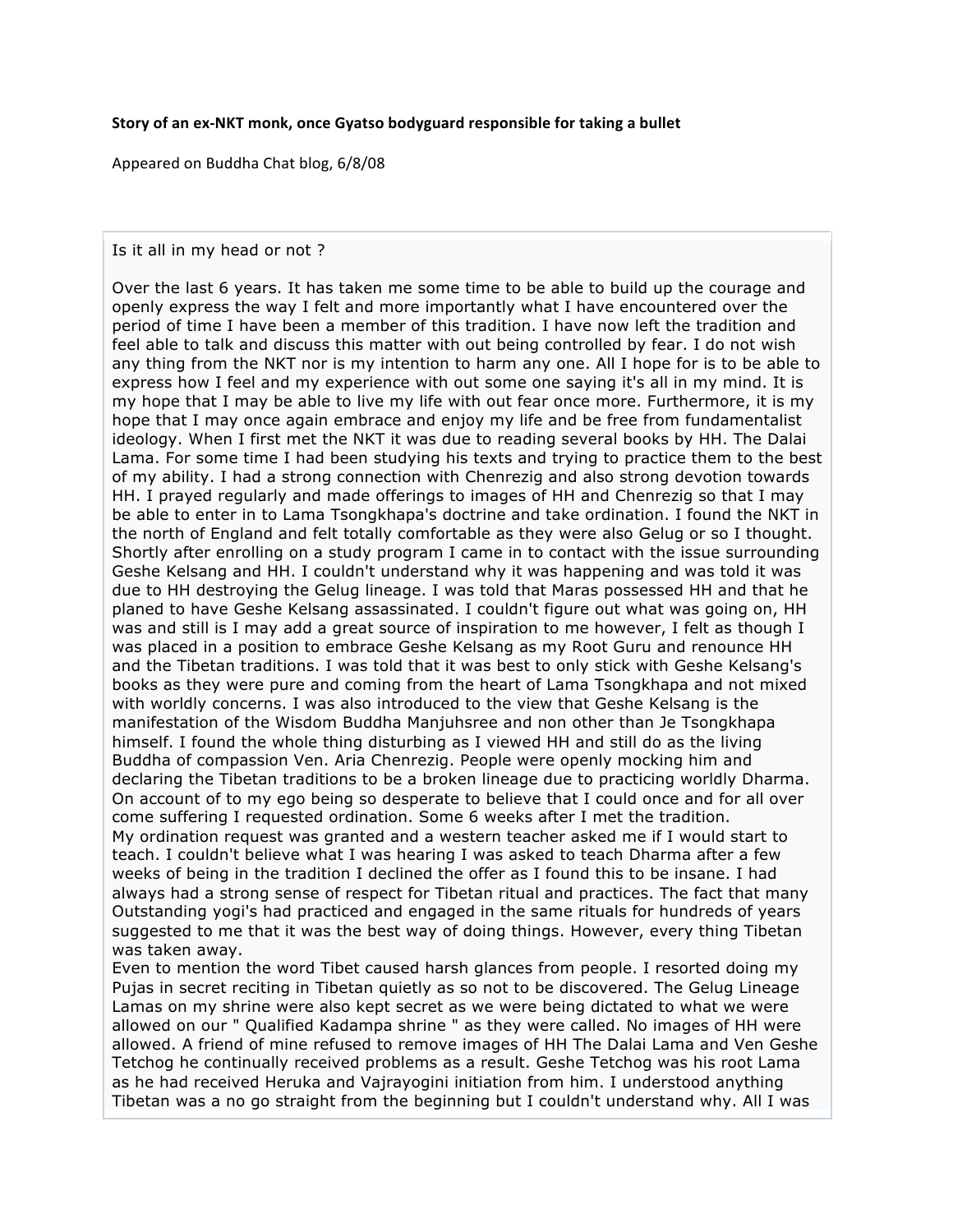repeatedly told was the Tibetan traditions had degenerated and that the future Of Lama Tsongkhapa's doctrine lay with the NKT and Geshe Kelsang. By this time I had been introduced a little to the tantric path. I had a strong desire to engage in Heruka Body mandalla practices looking back it was like I had tunnel vision for that empowerment was all I wanted. I didn't't care what happened to me as long as had the opportunity to receive that initiation. I received ordination and moved to the Madhyamaka center in Pocklington York.

I found it very exiting, as every thing was new however, as soon as I was settled then the reality hit home. I was working all the time and I had very little time for meditation and I became exhausted. I couldn't cope I felt suicidal alone and frightened I couldn't talk to any one as I was told that as an ordained person I was not to show how I was feeling as it would destroy the faith of others. Out of a community of 40 only myself and one other person were ordained. One young man from Bradford has slit his wrists due to the depression he was experiencing. He was told he would have to leave if he did not overcome his depression. One other man had a severe nervous breakdown. The response from those managing the center and the teacher was that it was the ripening of negative karma. I couldn't understand what was happening however I knew I had made a grave mistake. Around this time I got a call from one of my close friends she told me her mother and father had both died in a house fire that evening. I packed my belongings and went down to the dharma center they both lived in to see them. Because we had just purchased the center no one was living in the center at that time, so she and her husband were both on their own. I helped to try and comfort them both and went to identify the bodies. Three days after being away I received a call from Madhyamaka center saying if I did not go back I was to be expelled from the Foundation program. I was furious I could not believe that fact that both my friends needed me after such a traumatic experience. I was told I must go back to Madhyamaka center or face being unable to undertake my weekday studies. Both the center, management and resident teacher new I was helping and trying to comfort them both and that I was going to be a few days but they insisted I return, reluctantly I went back. On arrival I was stunned to be told that I had done the right thing in coming back to the center. I know this all sounds mad but with every one asserting the western resident teacher was a emanation of Geshe Kelsang and therefore an emanation of Lama Tsongkhapa, it all became quite convincing and confusing so I just went along with what every one said. I found if I went along with what was said I was accepted, like I said previously my ego wanted to feel loved and wanted. I new how to play game and quickly learnt how get what I wanted. At this point I was asked to take charge of raising funds for the center I felt like I was given a special role and I was full of pride at been asked to take on this position. I plunged myself deep into this work mainly due to the fact that I was claiming benefit because I was told that it was better for me to work for the center full time rather than working out side. I was told that this would aid my spiritual development and would increase my merit and purify my mind. Very soon I was raising lots of money I had a market stall a small merit shop I called it. I noticed the more money I was raising the more I was accepted. I didn't realize I was being manipulated at the time. I raised several thousand pounds for both the NKT's international temples project and for the refurbishment of one of the Tantric Gompa's. The more recognition I receive the more I worked to raise funds I became almost like an addict my ego being desperate to be accepted and to feel wanted. As I became more accepted I was given the opportunity to be apart of Geshe Kelsang's personal security team whilst he was giving teachings and granting empowerments at festivals. It was around this time things started going very serious and extremely disturbing. I was introduced to another monk who was the head of the team and Geshe Kelsang's personal bodyguard.

My role along with another monk was to act as a shield to protect Geshe Kelsang. I was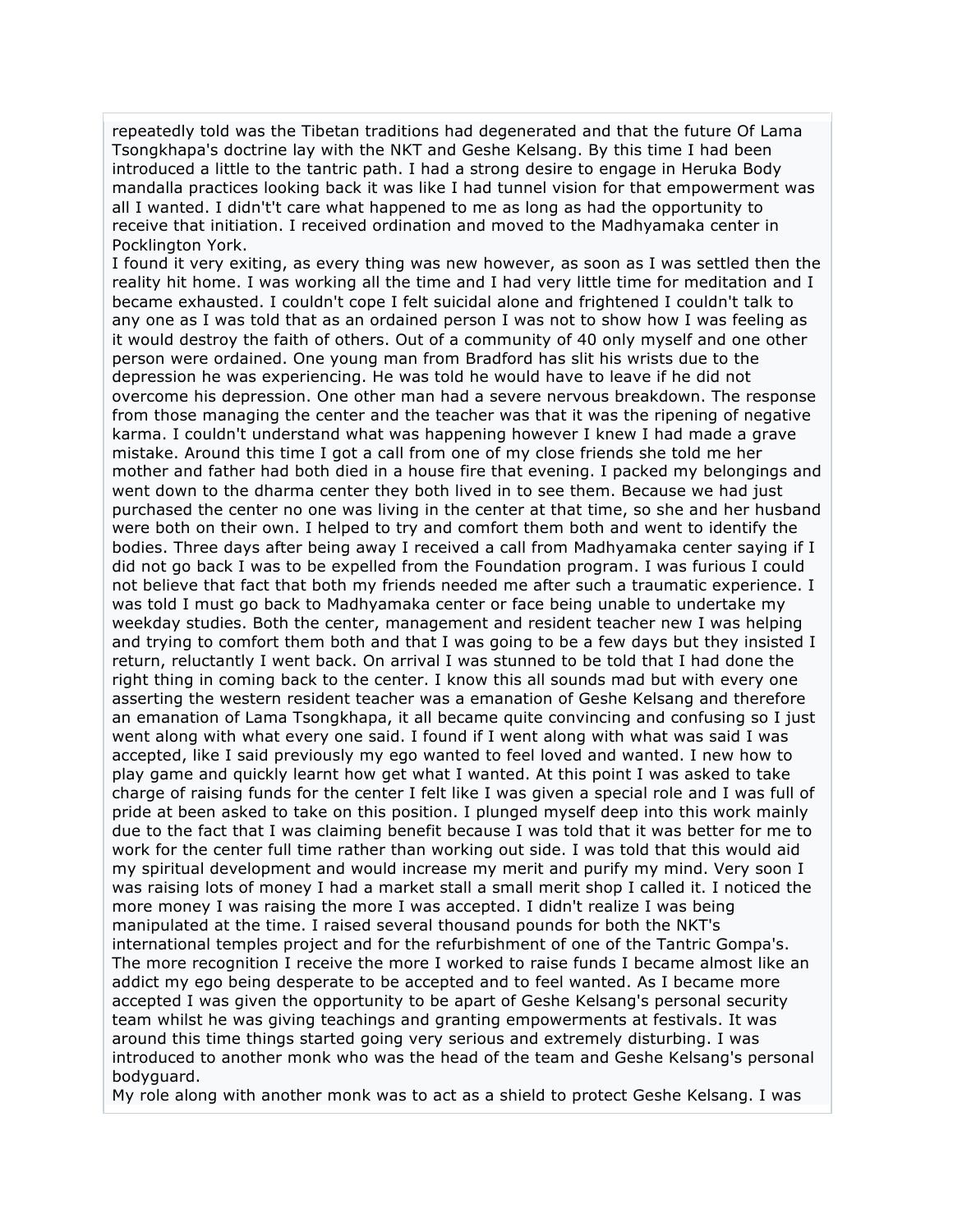told that it was my responsibility to take a bullet in order to protect Geshe Kelsang if and when the threat arose. Myself and my other colleague also a monk was given stab proof vests to place under our Donka. In the temple we rehearsed what would happen if some one tried to assassinate Geshe Kelsang. I was told that we were creating the cause to become Dharma protectors in the future. I asked how serious the threat was and I was told sternly that HH The Dalai Lama had placed a contract out to have Geshe Kelsang assassinated. During the festival I also had to be trained in how to search for and identify bombs and other incendiary devices. This whole thing was becoming absolutely insane. However, I was told that is was necessary to protect Geshe'la and to protect LamaTsongkhapa's doctrine. Again as I wanted to be accepted I accepted my job Wore my stab proof vest and was ready for confrontation. I believed this to be perfectly normal as every one was responding as though this was perfectly rational. I then found out I still had to pay to go to the festival also. I found many of my friends from Manjushri center were coerced out of their rooms even though they had paid their rent. Many of them had to camp however they were given a £10 discount on the price of the festival. Their rooms were then rented to European and American guests at a rate of £50 per night. I new things were wrong I attempted to say something but I was informed I had no reliance and faith. In 2002 I was asked to collect some images for Russia as the NKT was aiming to expand its base. I had collected around 3000 images of Buddha in order to send over as the people of Russia had no finances to purchase any imagery for shrines and so on. I was told not to send them and to burn them the images were by the artist Andy Weber. The reason being an e-mail had been sent to all the Centers from Geshe kelsang stating that his work was not qualified. Again In 2002 Ven Lama Zopa was planning on giving teachings in Leads all of the community of Madhyamaka center was summoned to the Gompa. Our western teacher had an e-mail from Geshe Kelsang stating that we were free to attend however, if we did he could not accept this and that he would no longer be our teacher. I was stunned at festivals we are told that we live in a free society and that we have freedom of choice this is what Geshe Kelsang always says to us. However, on this occasion he was telling us the exact opposite. Also up in Ulverston people were told at Manjushri center they were not allowed to go to the Heruka and Vajrayogini empowerments that were being planed to be given by Geshe Tetchog in Grange Over Sands. This was a time of great paranoia I felt. The response was to place empowerments and events near to where the FPMT lamas planed on giving teachings. The ideology was to grant empowerments and teachings at a discount so that Many NKT members would attend NKT events rather than the FPMT ones. I am sure they would deny this however I was assisting in the organization of on of the events in Blackpoll a Chenrezig empowerment. My two friends who had just lost both parents were also made to organize the event the strain on them was horrendous. In the space of around three weeks different empowerments and teachings were given all over Lancashire. We flooded the towns and city's with publicity as every one was becoming paranoid thinking that the tradition was going to be taken over. This air of paranoia was confirmed when I was told by my teacher from Madhyamaka center that "HH The Dalai Lama was evil and that Ven. Lama Zopa and other FPMT Lama's are just waiting like a pack of wolves to take over the tradition as soon as Geshe Kelsang passes away" This was the person I had been led to believe was a living Buddha. Again people were discussing the previous appalling demonstrations that the tradition made directed towards HH. It was as if people were becoming exited at the anticipation of confrontation. I knew things were far from ok and I however I was frightened to leave as we were all aware of people we knew who had left and had become ill with depression and in some cases had nervous breakdowns. Again the severity of leaving the tradition was emphasized on many occasions stating that those who reject the Dharma were destined to experience unimaginable misery not only in this life but also in all future lives. At that time future lives did not bother me however I was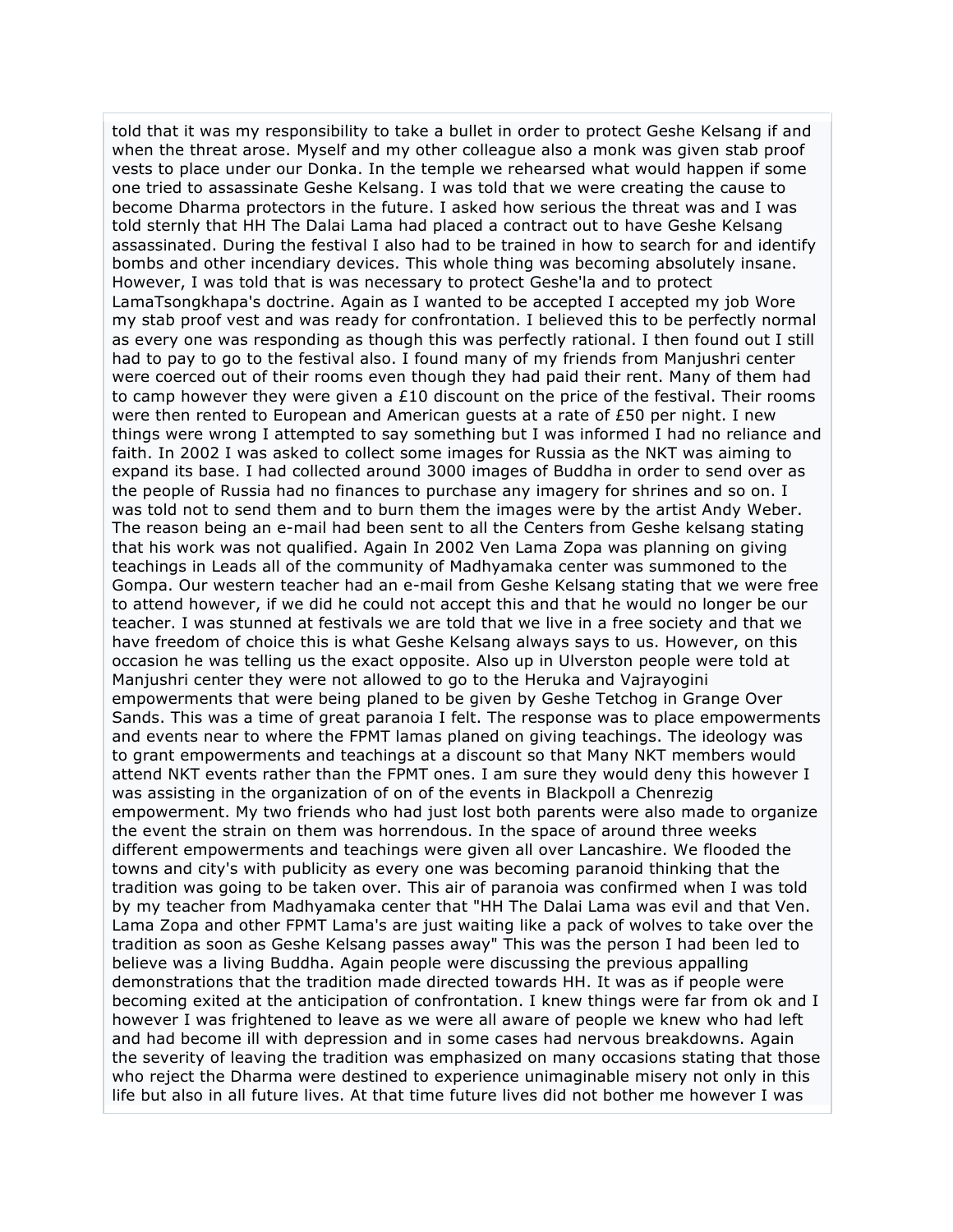frightened of experiencing more suffering in this life. I had got to the point of leaving but I was to frighten to. I decided I would go to Spain to help with the development of a retreat center in Andalusia. On arriving things were ok I decided to engage in a retreat on the practice of refuge in order to try and increase my faith as this is what I thought was the problem. Several weeks had passed and I went to see some friends of mine who were also ordained. I couldn't figure out how they managed this, as they were both married and living as husband and wife. One day I went to visit them I found them both intoxicated they had been drinking. The "monk" had smashed the house up I a drunken rage and the "nun" was screaming and crying. I had to defend the "nun" as the "monk" attempted to beet her. I new then that the whole tradition was a joke and that I needed to get out and fast. I came back to England and again returned to the center in Pocklington. I was told not to discuss what happened in Spain. This time however I chose to work out side of the center, as I wanted to be financially independent. My aim was to leave and to start my life again. One evening I was checking my e-mails and I decided to look up the NKT on line I found many articles of the NKT being a cult and also being at the number 1 of many sites relating to European cults. After looking through some of the sites I found an article highlighting the common caricoristics of cults out of 30 questions if I remember rightly I answered 27. My previous suspicions had been answered. The next day I confronted the management about my findings as I was always told I could ask any questions. I asked them to prove I was not in a cult. I was told I must leave, as I was a threat to the harmony and faith of other practitioners with in the center. I left and handed my robes and vows back. Later I was told that people believed I had received some sort of spirit position and this is why I acted the way I did. I found life difficult adjusting back into normal living I was ex communicated from all my friends I had no refuge and I felt like my life was over. I found it hard to relate to people I used to be friends with and I just felt trapped in a bubble and not being able to interact with others. I decided to go to Manjushri center once more for help as I was feeling alone and frightened and in need of refuge. I turned up and was escorted from the premises and was told I was not welcome. I was escorted out in front of every one like a common criminal and taken to the train station. Looking back it done me good as my ego got a severe blow. However I now felt totally alone and I just wanted to end it all. I stood at a bridge in Durham city with a pocket full of tablets and contemplated jumping into the river. Thankfully I managed to get the strength to over turn this around. After I had been away for a year I decided to go back to the tradition. My family and friends were concerned however I did not listen and I moved back into a center. When I came back every one was happy to see me. I however, new this was all false as I had been on the receiving end of the truth. No one wanted to know me when I was in most need I was rejected and turned away. I new what was going on and I also knew about the manipulation. I managed to get some sort of practice together once more mainly the practice of Chenrezig. I dropped the practice of Dorje Shugdän and also the practice of Heruka. I focused manly on lamrim and the development of compassion. People wanted me to engage in my fund raising activities again however I refused. I decided to re ordain and was again granted ordination. I got to the point where I did not give a dam about the teachers or the dogmatic approach my aim was to be able to help other people going through the horrors of this tradition. Shortly after I received ordination again I was asked to go back t the center in Pocklington. I went to discuss my coming back with the resident teacher. She told my that she had a special project for me and that I was the only one that had the energy and commitment to do it. I new I was being manipulated again she wanted me to raise several thousand pounds and to purchase a building and to establish a dharma center in leads. I had my interview to move in and was told in order to move back I was expected to work 35 hrs a week I was to cook, clean and assist branch classes (this would be seen as voluntary of course) My study program, pujas, work for weekend courses and day